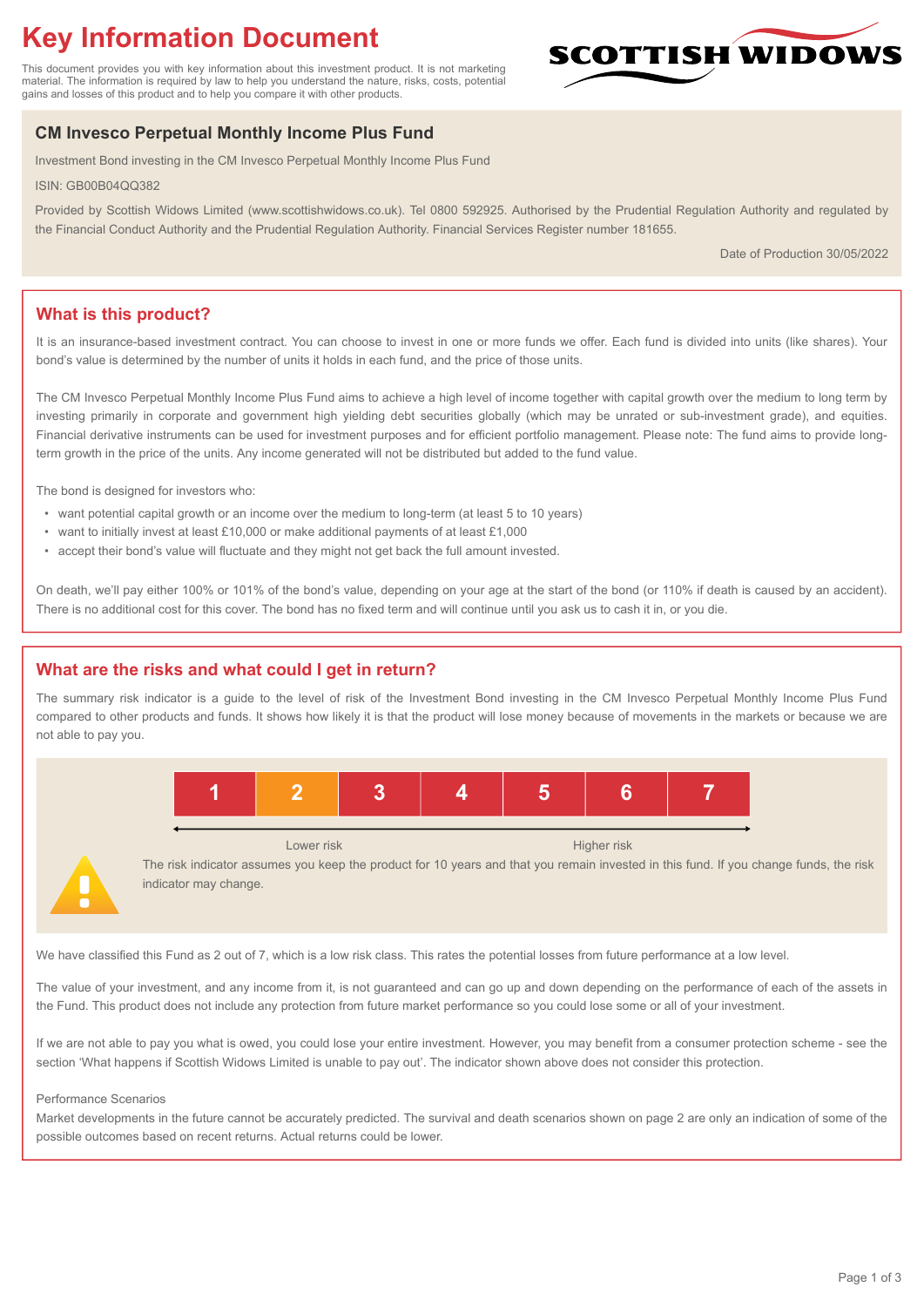

#### **What are the risks and what could I get in return? (continued)**

This table shows the money you could get back over the next 10 years, under different scenarios, assuming that you invest £10,000. The figures below assume no withdrawals are taken and do not allow for any Large Fund Bonus which may apply. The scenarios shown illustrate how your investment could perform. You can compare them with the scenarios of other products. The scenarios presented are an estimate of future performance based on evidence from the past on how the value of this investment varies, and are not an exact indicator. What you get will vary depending on how the market performs and how long you keep the investment. The stress scenario shows what you might get back in extreme market circumstances, and it does not take into account the situation where we are not able to pay you. The death scenario assumes investments perform in line with the moderate scenario.

The figures shown include all the costs of the product itself, but may not include all the costs that you pay to your adviser. The figures do not take into account your personal tax situation, which may also affect how much you get back. Before deciding to invest, you should read the Additional Information Document for more information on the risks and what you might get back. See page 2 for information on how the performance scenarios are calculated.

| <b>Investment £10,000</b> |                                                    |           |                                             |          |  |  |
|---------------------------|----------------------------------------------------|-----------|---------------------------------------------|----------|--|--|
|                           |                                                    | 5 years   | 10 years<br>(Recommended<br>holding period) |          |  |  |
| <b>Survival Scenarios</b> |                                                    |           |                                             |          |  |  |
| <b>Stress scenario</b>    | What you might get back after costs                | £6,611    | £8,479                                      | £7,919   |  |  |
|                           | Average return each year                           | $-33.89%$ | $-3.25%$                                    | $-2.31%$ |  |  |
| Unfavourable scenario     | What you might get back after costs<br>£9,646      |           | £9,719                                      | £10,104  |  |  |
|                           | Average return each year                           | $-3.54%$  | $-0.57%$                                    | 0.10%    |  |  |
| Moderate scenario         | What you might get back after costs                | £10,124   | £10,815                                     | £11.745  |  |  |
|                           | Average return each year                           | 1.24%     | 1.58%                                       | 1.62%    |  |  |
| Favourable scenario       | What you might get back after costs                | £10,597   | £12,002                                     | £13,618  |  |  |
|                           | Average return each year                           |           | 3.72%                                       | 3.14%    |  |  |
| <b>Death scenarios</b>    |                                                    |           |                                             |          |  |  |
| Insured event             | What your beneficiaries might get back after costs | £10,225   | £10,923                                     | £11,863  |  |  |

#### **What happens if Scottish Widows is unable to pay out?**

Your Plan is fully covered by the Financial Services Compensation Scheme. More information about compensation arrangements is available from the Financial Services Compensation Scheme, who can be contacted on 0800 678 1100 or 0207 741 4100 or via their website at www.fscs.org.uk

## **What are the costs?**

The Reduction in Yield (RIY) shows what impact the total costs you pay will have on the investment return you might get. The total costs take into account one-off, ongoing and incidental costs. The amounts shown here are the cumulative costs of the product itself, for three different holding periods. The monetary figures shown assume you invest £10,000 and investments perform in line with the moderate scenario. The figures are estimates and may change in the future. The person selling you or advising you about this product may charge you other costs. If so, this person will provide you with information about these costs, and show you the impact that all costs will have on your investment over time.

| Investment £10,000              |                             |                              |                            |  |  |  |
|---------------------------------|-----------------------------|------------------------------|----------------------------|--|--|--|
| <b>Scenarios</b>                | If you cash in after 1 year | If you cash in after 5 years | If you cash in at 10 years |  |  |  |
| Total costs                     | £239                        | £991                         | £1,921                     |  |  |  |
| Impact on return (RIY) per year | 2.38%                       | 1.97%                        | 1.92%                      |  |  |  |